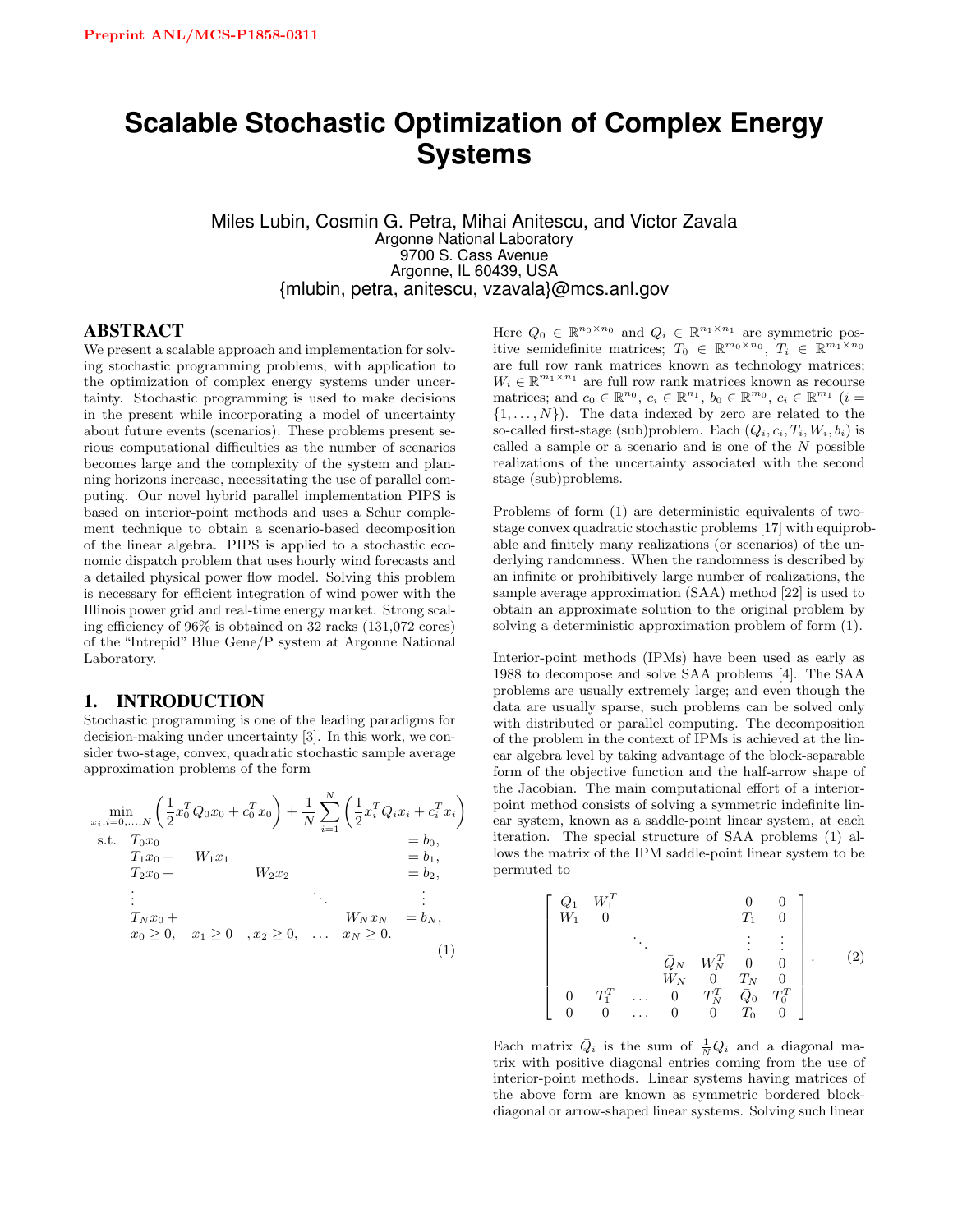systems by using the Schur complement of the lower right 2-by-2 first-stage saddle-point block allows most of the computations to be performed independently for each scenario. The only work that cannot be done independently for each scenario consists of linear solves with the dense or almost dense Schur complement matrix. The Schur complement decomposition to parallelize IPMs has been implemented in state-of-the-art software packages such as OOPS [10, 11, 12, 13] and IPOPT [26]. In particular, in [10] a six-stage problem having a total of approximately 1 billion variables and 16 million scenarios has been solved. We also note the approach in [15], which uses asynchronous versions of L-shaped methods and a trust-region method to solve two-stage problems with up to 125 million variables and up to 250,000 scenarios on a heterogeneous computational grid.

The present work includes several novel techniques motivated by the specific characteristics of the stochastic optimization problems arising in the optimization of complex energy systems. Such problems have large dimensions in both the first-stage and second-stage subproblems, because they incorporate complex physics such as network constraints and ramp constraints.

The large number of variables in the first-stage causes a memory bottleneck when the dense Schur complement matrix cannot fit entirely in the local memory of a computational node. Distributing the Schur complement matrix (and linear solves with it) across nodes is the only feasible alternative; however, assembling the distributed matrix is nontrivial because all nodes contribute to all elements of the matrix, necessitating a large amount of interprocess communication. Our streamlined assembly procedure is presented in detail in Section 4.3.

When the dimension of the second-stage data increases, sometimes only one or two scenarios can fit on one computational node with four or more cores, whereas our decomposition requires a minimum of one scenario per MPI process. In this case, using one MPI process per core is not possible because of the memory limitations. Therefore, we implement a hybrid programming approach, SMP inside MPI, so that all cores in each node are fully used.

PIPS, our solver, has important applications in diverse optimization tasks arising in electricity markets and operations and planning. In particular, a current challenge faced by smart grid initiatives is effectively mitigating contingencies (line failures) and demand and wind supply uncertainty. A real example of demand and wind power variability is presented in Figure 1. Today this mitigation is done by using conservative reserve margins and nonsystematic procedures. This approach significantly increases prices and nationwide emission levels. Motivated by this situation, researchers are exploring stochastic programming as an enabling technology to mitigate uncertainty. Because of the size of the networks and geographical regions and the number of possible contingencies, the central power operators (ISOs) already rely on high-performance computing. Consequently, a massively parallel stochastic programming solution has practical appeal. In this work we study the particular problem of economic dispatch that balances supply and demand to clear the market in real time over a wide geographical region.



Figure 1: Snapshot of total load and wind supply variability at different adoption levels.

In our numerical tests, we obtain very good (96%) strong scaling performance and solve a large-scale problem to completion. In the previous works mentioned, the scenarios had no more than 500 variables per stage, whereas in our case we solve a problem with 4,700 variables in the first stage and 14,000 variables in the second stage scenarios. The largest linear system we solve directly is of order ∼1.4 billion. We will also note the further developments needed to solve even larger problems with important applications that have over 100,000 variables in the second stage.

# 2. STOCHASTIC PROGRAMMING FOR EN-ERGY MARKETS AND OPERATIONS

Fast and uncertain fluctuations of supply and demand cannot be effectively managed in the current power grid. In Figure 1 we illustrate the magnitude and frequency of wind supply fluctuations under different adoption levels compared with a typical total load profile in Illinois. Since electricity cannot be currently stored at a large scale, the grid is operated by using conservative and expensive reserve levels to mitigate operational risk associated with these fluctuations and some other uncertain factors such as generator and transmission line failures. Expanding the geographical domain, time resolution, and forecast horizon is critical to enhance proactiveness, responsiveness, and market efficiency under the more volatile environments expected in the next-generation grid resulting from high levels of renewable supply and more elastic demands.

Stochastic programming can be used to effectively mitigate uncertainty and reduce reserves in next-generation grid environments. The nationwide economic and carbon footprint reduction potentials can be substantial; however, advances in algorithms and computing platforms are necessary to reach these goals. An important application of stochastic programming is time-dependent market operational tasks such as unit commitment and economic dispatch [21]. These tasks set the prices in day-ahead and real-time markets, respectively. In practice, the day-ahead market uses hourly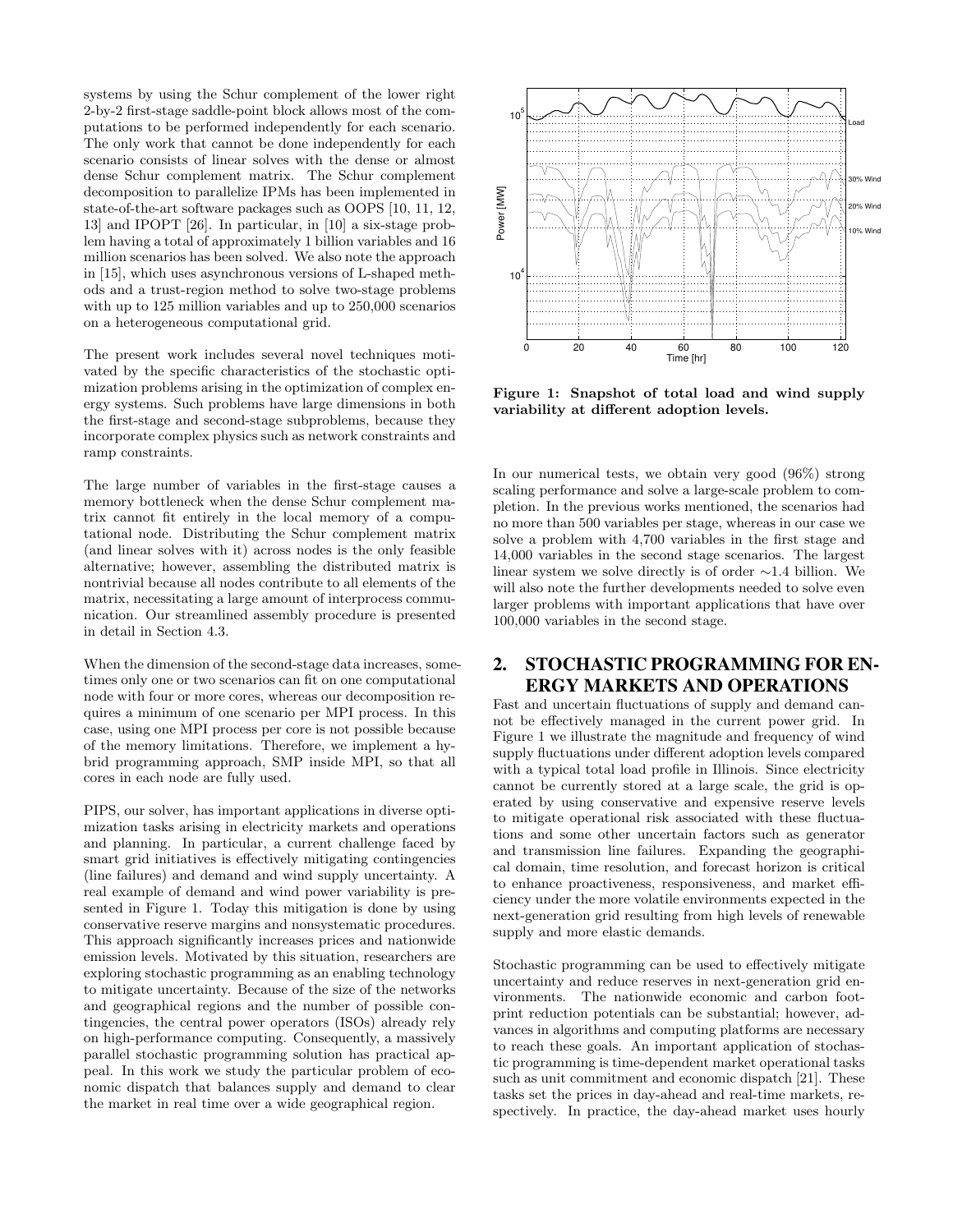forecasts of demand and renewable supply to compute the optimal on/off schedule of the generators and generation levels that match the demands across a given geographical region and satisfy physical Kirchoff's laws and transmission generation ramp constraints. The real-time market corrects the generation levels at a higher frequency (5 minutes) to account for forecast errors in the day-ahead market. A poor forecast and management of uncertainty in the day-ahead market can lead to high real-time prices (twice the magnitude of day-ahead prices) as a result of insufficient ramping and transmission capacity. Poor management of uncertainty in the real-time market can lead to dynamic instability. This is particularly critical during peaking conditions as those observed in the 2003 blackout in the Eastern interconnect and during summer conditions in regions such as California.

In our analysis, we consider a two-stage stochastic programming formulation for economic dispatch. The problem has the following structure [25]:

$$
\min \left( \sum_{j \in \mathcal{G}} c_j \cdot G_{0,\ell,j} \right) + \frac{1}{N} \sum_{s \in \mathcal{N}} \left( \sum_{k=\ell+1}^{\ell+T} \sum_{j \in \mathcal{G}} c_j \cdot G_{s,k,j} \right) \tag{3a}
$$

s.t. 
$$
G_{s,k+1,j} = G_{s,k,j} + \Delta G_{s,k,j}, s \in \mathcal{N}, k \in \mathcal{T}, j \in \mathcal{G}
$$
 (3b)  

$$
\sum P_{s,k,i,j} + \sum G_{s,k,j} = \sum D_{s,k,j}
$$

$$
\sum_{(i,j)\in\mathcal{L}_j} P_{s,k,i,j} + \sum_{i\in\mathcal{G}_j} G_{s,k,i} = \sum_{i\in\mathcal{D}_j} D_{s,k,i}
$$

$$
- \sum_{i\in\mathcal{W}_j} W_{s,k,i}, s\in\mathcal{N}, k\in\mathcal{T}, j\in\mathcal{B} \qquad (p_{s,k,j})
$$
(3c)

$$
P_{s,k,i,j} = b_{i,j}(\theta_{s,k,i} - \theta_{s,k,j}), \ s \in \mathcal{N}, k \in \mathcal{T}, (i,j) \in \mathcal{L}
$$
\n(3d)

$$
0 \le G_{s,k,j} \le G_j^{max}, \ s \in \mathcal{N}, k \in \mathcal{T}, j \in \mathcal{G}
$$
 (3e)

$$
|\Delta G_{s,k,j}| \leq \Delta G_j^{max}, \ s \in \mathcal{N}, k \in \mathcal{T}, j \in \mathcal{G}
$$
 (3f)

$$
|P_{s,k,i,j}| \le P_{i,j}^{max}, s \in \mathcal{N}, k \in \mathcal{T}, (i,j) \in \mathcal{L}
$$
 (3g)

$$
|\theta_{s,k,j}| \le \theta_j^{max}, \ s \in \mathcal{N}, k \in \mathcal{T}, j \in \mathcal{B}
$$
 (3h)

$$
G_{s,\ell,j} = G_{0,\ell,j}, \ s \in \mathcal{N}, j \in \mathcal{G}.\tag{3i}
$$

Here,  $\mathcal{G}, \mathcal{L}, \mathcal{B}$  are the sets of generators, lines, and buses in the network in the geographical region, respectively.  $\mathcal{D}_j, \mathcal{W}_j$ are the sets of demand and wind supply nodes connected to bus j, respectively. Symbol  $\mathcal N$  denotes the set of uncertain scenarios for the wind and demands over the time horizon  $\mathcal{T} := \{\ell, ..., \ell + T\}$  starting at the current instant  $\ell$  and where T is the horizon length. Variables  $G_{s,k,j}$  are the generator supply levels for scenario  $s$ , time instant  $k$ , and bus  $j$ . Following a similar notation,  $P_{s,k,j}$  are the transmission line power flows,  $\theta_{s,k,j}$  are the bus angles,  $W_{s,k,i}$  are the wind supply flows, and  $D_{s,k,i}$  are the demand levels. Constraint (3c) is Kirchoff's law, which holds at each scenario, time, and bus and which implicitly contains the structure of the network. The multipliers of Kirchoff's law are the locational marginal prices (LMPs)  $p_{s,k,j}$  for each scenario, time instant, and node. Constraints (3f) are the ramp constraints. The objective costs can also be modeled as piecewise linear and quadratic costs of the form  $c_j \cdot G_{s,\ell,j} + \frac{1}{2} h_j G_{s,\ell,j}^2$ . In most energy applications, the cost function is a positive definite function with block-diagonal  $Q_i$  matrices.

We note the presence of the nonanticipativity constraints



Figure 2: Illinois grid system.

(3i). These complicating constraints indicate that a unique, implementable signal (scenario-independent) for the generator levels  $G_{k,j}$  must be computed by using the current wind supply and demand information at time  $k = \ell$  (which are known). This implicitly sets unique LMPs  $p_{k,j}$  for the current time  $k = \ell$  that are implemented in the market. The nonanticipativity constraints give rise to the first-stage (wait-and-see) variables in the stochastic programming formulation (1). In this formulation, the total number of firststage variables is given by the number of generators. In our implementation, nonanticipativity constraints are handled implicitly by defining complicating variables  $x_0$  as in formulation (1).

The economic dispatch must run in real time over a receding horizon that recursively updates the wind power supply and demands. Both day-ahead and real-time optimization problems have similar structures; the key difference is that unit commitment makes integer decisions to turn generators on/off under a coarse time resolution, whereas economic dispatch makes mostly continuous decisions under a fine time resolution. At the core of both problems, however, a continuous and highly structured stochastic programming such as (3) is solved. Since these are operational tasks, solution time is critical in these environments.

For an idea of the magnitude and challenges posed by these problems, the Illinois grid contains around 2,000 transmission nodes, 2,500 transmission lines, 900 demand nodes, and 300 generation nodes. Time horizons of 24 to 36 hours are currently used in operations, and these are expected to increase as wind power and smart grid programs are adopted. In Figure 2 we illustrate the complexity of the Illinois grid. A deterministic economic dispatch formulation over this geographical region can have as many as 100,000 variables and inequality constraints. In a stochastic formulation, this number of variables is effectively multiplied by the number of uncertain scenarios. With thousands of scenarios, the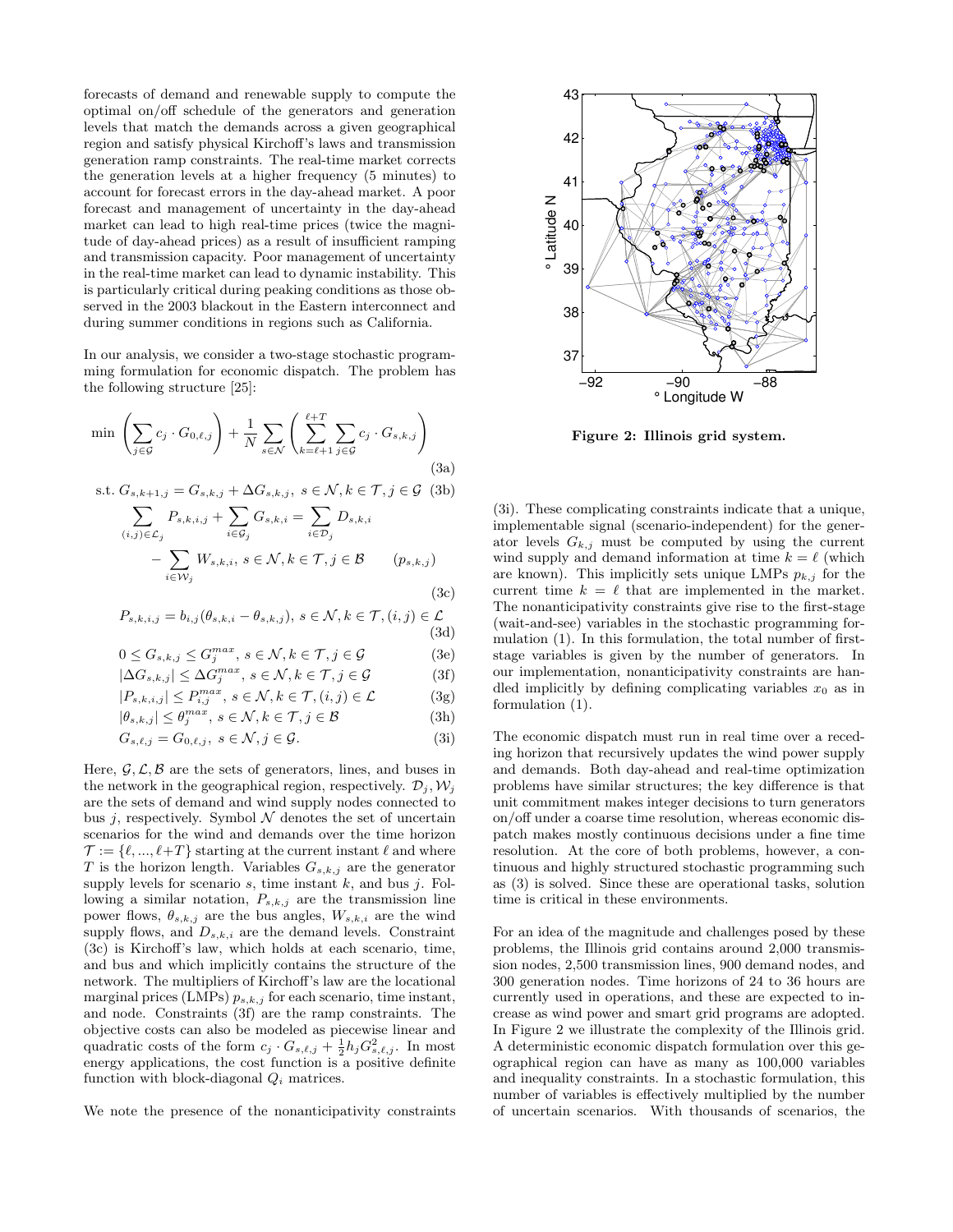problems can easily have dozens of millions of variables. A problem over the entire Midwest region can similarly reach hundreds of millions of variables. In addition to the size of the problem, the tight connectivity of the network and the large number of wait-and-see decisions related to real-time enforced generation levels severely complicate decomposition, memory storage, and scalability.

In this work we use PIPS to analyze the scalability and real time solution capability of stochastic programming in unit commitment and economic dispatch problems using real problem data and dimensions. This has enabled us to pinpoint scalability deficiencies arising from physical systems and to critically assess performance by using end-user specifications. The analysis is important not only to demonstrate the improvements in our developments but also to pave the way for future computational research challenges associated with the next-generation power grid.

# 3. DECOMPOSITION OF STOCHASTIC PRO-GRAMMING PROBLEMS

We first describe the linear algebra behind the scenariobased decomposition. We then present our specialized factorization procedure for the dense Schur complement.

# 3.1 Schur complement decomposition of SAA problems

In this section we present the linear algebra needed to solve convex quadratic SAA problems of form (1) by interior-point methods. We refer the reader to  $[11]$ ,  $[12]$ ,  $[13]$ , or  $[18]$  for more details on how the linear algebra is derived.

The deterministic SAA problem (1) has an arrow-shaped structure that can be exploited to produce highly parallelizable linear algebra. The matrix of the linear system that needs to be solved at each iteration of the interior-point algorithm can be simplified to the form

$$
K := \begin{bmatrix} K_1 & & & B_1 \\ & \ddots & & \vdots \\ & & K_N & B_N \\ B_1^T & \dots & B_N^T & K_0 \end{bmatrix} .
$$
 (4)

The main computational effort at each iteration of the interiorpoint algorithm is solving linear systems of the form  $K\Delta z =$ r. The structure of  $K$  allows us to express an explicit block  $LDL<sup>T</sup>$  factorization, where L is a unit lower triangular matrix and  $D$  is a diagonal matrix. One can easily verify that  $L$  and  $D$  have the following particular structures,

$$
L = \begin{bmatrix} L_1 & & & \\ & \ddots & & \\ & & L_N & \\ L_{N1} & \dots & L_{NN} & L_c \end{bmatrix}, \quad D = \begin{bmatrix} D_1 & & & \\ & \ddots & & \\ & & D_N & \\ & & & D_c \end{bmatrix}
$$

where

$$
L_i D_i L_i^T = K_i, i = 1, \dots, N,
$$
\n<sup>(5)</sup>

$$
L_{Ni} = B_i^T L_i^{-T} D_i^{-1}, \ i = 1..., N, \qquad (6)
$$

$$
C = K_0 - \sum_{i=1}^{N} B_i^T K_i^{-1} B_i, \tag{7}
$$

$$
L_c D_c L_c^T = C.
$$
 (8)

We note that  $C$  defined by  $(7)$  is the Schur complement of the first-stage Hessian block  $K_0$  in the entire Hessian matrix K.

Let  $\Delta z_i = \begin{bmatrix} \Delta x_i^T & \Delta y_i^T \end{bmatrix}^T$ ,  $i = 0, 1, ..., N$ ,

 $\Delta z = \begin{bmatrix} \Delta z_1^T & \dots & \Delta z_N^T & \Delta z_0^T \end{bmatrix}^T$ , and let r be of the form  $\begin{bmatrix} r_1^T & \dots & r_N^T & r_0^T \end{bmatrix}^T$ . To solve the linear system  $K\Delta z =$  $r$ , we take the following steps:

$$
w_i = L_i^{-1} r_i, \ i = 1, \dots, N,
$$
 (9)

$$
w_0 = L_c^{-1} \left( r_0 - \sum_{i=1}^N L_{Ni} w_i \right), \tag{10}
$$

$$
v_0 = D_0^{-1}w, v_i = D_i^{-1}w_i, i = 1,..., N, (11)
$$

$$
\Delta z_0 = L_c^{-1} v_0, \qquad (12)
$$

$$
\Delta z_i = L_i^{-T} (v_i - L_{Ni} \Delta z_0), \ i = 1, ..., N. \qquad (13)
$$

These operations can be divided into four phases:

- Factorization: steps  $(5)$ ,  $(6)$ , and  $(8)$ ;
- Computation of the Schur complement matrix: step  $(7):$
- Forward substitution: steps  $(9)$  and  $(10)$ ;
- *Diagonal solve*: step (11);

1  $\overline{1}$  $\mathbf{I}$  $\overline{1}$  $\overline{1}$ , • Back substitution: steps  $(12)$  and  $(13)$ .

The computation of the Schur complement matrix, that is, forming  $B_i^T K_i^{-1} B_i$  for each scenario, is by far the most expensive phase. This phase, which we call the "backsolve" phase, is embarrassingly parallel, since the calculations can be performed independently. There are, however, communication costs to sum the contributions and explicitly form C. In general, in any phase, operations related to the second stage can be done independently for each scenario, yielding the so-called scenario-based decomposition.

The factorization and triangular solves involving the dense Schur complement matrix  $C$  are performed by using distributed dense linear algebra, with the specialized factorization described below.

# 3.2 Specialized  $LDL<sup>T</sup>$  factorization for the Schurcomplement matrix

It has been shown [18] that the dense Schur-complement system  $C$  has the saddle-point structure

$$
C = \left[ \begin{array}{cc} Q & A^T \\ A & 0 \end{array} \right],\tag{14}
$$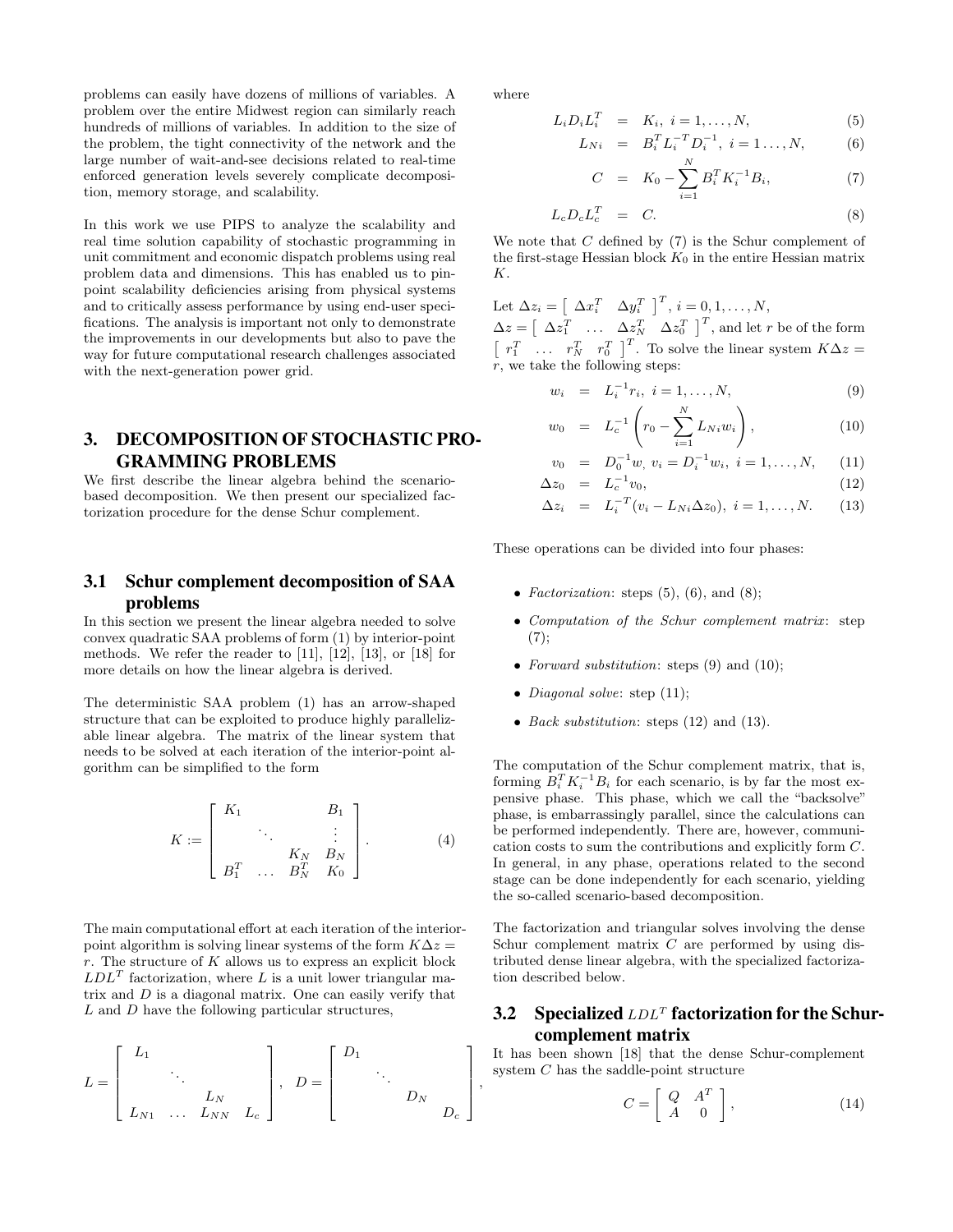where  $Q$  is positive definite and  $A$  is full rank. Although using a general LU (Gaussian elimination) routine to factorize C presents a practicable solution, it is not ideal. We would expect to be able to gain a 2x increase in performance by using an algorithm that at least exploited the symmetric structure. We describe below a specialized  $LDL<sup>T</sup>$  factorization that exploits both the symmetric and the saddle-point structure of C. This approach was first presented in [16].

The standard approach to solving symmetric indefinite systems is to use an  $LDL<sup>T</sup>$  decomposition, where L is lower triangular and D is a block-diagonal matrix with blocks of size 1 or 2. This is used in the Bunch-Kaufman [6] and Bunch-Parlett [7] methods, which are numerically stable.

However, in the present case where the  $Q$  block is positive definite and the matrix  $A$  is full rank, one can write an explicit block form of the  $LDL<sup>T</sup>$  decomposition where D is strictly diagonal:

$$
C = \begin{bmatrix} M & 0 \\ AM^{-T} & \widetilde{M} \end{bmatrix} \begin{bmatrix} I & 0 \\ 0 & -I \end{bmatrix} \begin{bmatrix} M^T & M^{-1}A^T \\ 0 & \widetilde{M}^T \end{bmatrix}, (15)
$$

where M and  $\widetilde{M}$  are lower triangular Cholesky factors satisfying  $MM^T = Q$  and  $\widetilde{M}\widetilde{M}^T = AQ^{-1}A^T$ . These factors necessarily exist because Q is positive definite, and therefore  $AQ^{-1}A^T$  is positive definite as well because A has full rank.

While not directly practical in the sparse case, in the dense case the factorization (15) can be formed explicitly in a sequence of operations similar to a step of blocked rightlooking Cholesky factorization [23], which requires half the Flops of an LU decomposition. The factorization may be formed in place on a distributed matrix. We describe our implementation of this procedure in Section 4.1.

## 4. IMPLEMENTATION

The three important parts of the implementation, in terms of execution time, are the first-stage linear algebra, secondstage linear algebra, and assembly of the Schur complement. We describe these in Sections 4.1, 4.2, and 4.3, respectively.

#### 4.1 First stage linear systems

The primary linear algebra operation related to the first stage is solving a dense linear system by using the specialized  $LDL<sup>T</sup>$  factorization procedure described in Section 3.2. We use Elemental [19], a distributed dense linear algebra library currently under active development.

Elemental uses an element-cyclic matrix distribution for load balancing. Given an  $n_p \times m_p$  MPI process grid, the elementcyclic distribution arises by assigning element  $(i, j)$  to process (i mod  $n_p$ , j mod  $m_p$ ). Each process has a single columnoriented local storage buffer, where the local elements are stored in their original shape, as if there were no elements of the matrix between them. In comparison, ScaLAPACK [5], a widely used distributed dense linear algebra package, uses larger storage blocks, called *block-cyclic* storage. The practical significance of the different storage methods in our case is that element-cyclic distribution makes it easy to perform

operations on arbitrarily sized subblocks, a feature critical for the specialized  $LDL<sup>T</sup>$  factorization routine.

Listing 1 contains the raw code to perform the factorization, annotated with the mathematical description. On input, the distributed matrix B contains the Schur-complement C, and on output it contains the lower triangular  $L$  factor as in (15). Full explanation of the procedure is given in [16]. Readers familiar with ScaLAPACK may be surprised by the simplicity of the Elemental API, which uses objects to refer to matrix subblocks instead of requiring complicated indexing arguments.

```
using namespace elemental;
void factorLDLT(DistMatrix<double,MC,MR> &B,
     int nx)
{
  const Grid &g = B.Grid();
  DistMatrix<double,MC,MR> BTL(g), BTR(g),
      BBL(g), BBR(g);
     get references to subblocks
  // e.g. BTL (B top left) is nx \times nxPartitionDownDiagonal(B,
                           BTL, BTR,
                           BBL, BBR,
                           nx);
  // BTL := Chol(Q) = Mlapack::Chol(Lower, BTL);
  // BBL := AM^{-T}blas::Trsm(Right, Lower, Transpose,
      NonUnit, 1, BTL, BBL);
  // BBR := (AM^{-T})(AM^{-T})^T = AQ^{-1}A^Tblas::Syrk(Lower, Normal, 1, BBL, 0, BBR);
  // BBR := Chol(AQ^{-1}A^T) = \widetilde{M}lapack::Chol(Lower, BBR);
```
}

#### Listing 1:  $LDL<sup>T</sup>$  factorization code using Elemental.

Elemental has a special branch for Blue Gene/P systems (Elemental-BG/P), whose primary feature is the ability to align the MPI process grid with the topology of the 3D torus. SMP parallelism is attained through the use of parallel BLAS (IBM's ESSL-SMP) together with OpenMP for packing and unpacking data.

#### 4.2 Second stage linear systems

Recall that the primary computation for each second-stage scenario is the "backsolve" phase, that is, forming  $B_i^T K_i^{-1} \overline{B_i}$ . Note that the  $K_i$  matrices are sparse and symmetric indefinite. We perform the calculation by solving the sparse system  $K_i X_i = B_i$  for  $X_i$  (hence backsolve), then forming  $B_i^T X_i = B_i^T K_i^{-1} B_i$ , which is *dense* because of the matrix inversion. In the actual implementation, we compute blocks of columns of  $B_i^T K_i^{-1} B_i$  and interlace the computation with the assembly of C, as described in Section 4.3.

In our current decomposition, each scenario is assigned to exactly one MPI process. To avoid load-balancing issues, we consider only cases where the number of MPI processes divides the number of scenarios, but this is not an intrinsic restriction. Second-stage calculations are performed by using SMP. Therefore, we require a pure-SMP sparse linear algebra library with support for solving symmetric in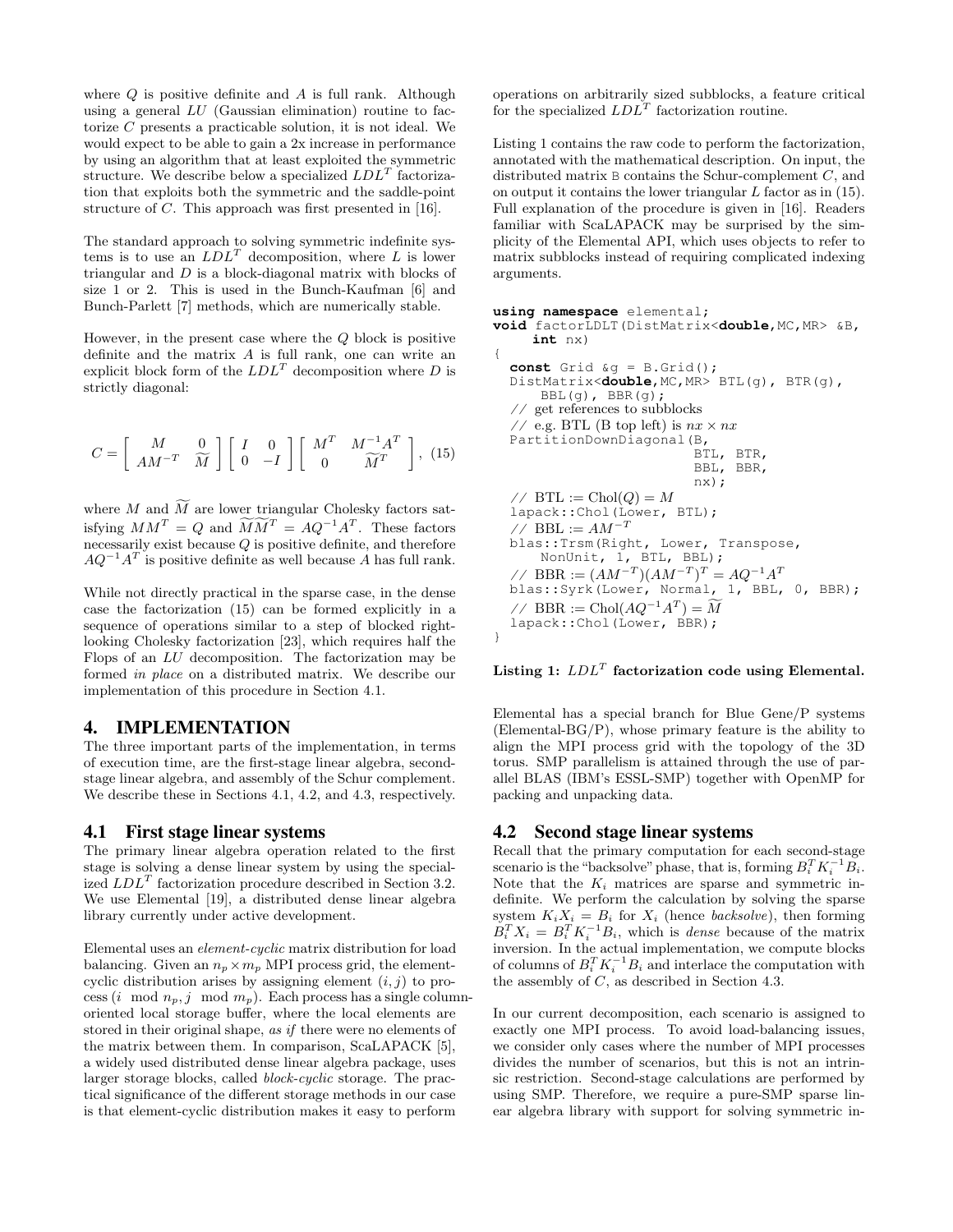definite systems with multiple right hand sides. We chose WSMP [14], a proprietary library by Anshul Gupta of IBM, because it has all the required features. The most viable alternative is PARDISO [20]; however, a binary could not be obtained for the Blue Gene platform. MUMPS [1, 2] is a primarily MPI-based parallel sparse library, with initial work still being performed to add hybrid MPI/SMP and pure SMP capabilities [8].

WSMP manages its own pthreads and requires serial BLAS. This is a different SMP paradigm from Elemental and requires setting the environmental variable BG\_APPTHREADDEPTH  $= 2$  so that OpenMP and WSMP threads may coexist (WSMP) threads are never destroyed once the library is initialized). We also call omp\_set\_num\_threads(1) before WSMP calls, to force serial BLAS, and again after the calls with argument 4 to restore parallel BLAS and full OpenMP.

#### 4.3 Assembling the Schur complement

The assembly of the Schur-complement C as a distributed dense matrix in the element-cyclic distribution as required by Elemental can be a costly operation, possibly more costly than the factorization itself. This operation must be streamlined to obtain acceptable large-scale performance.

We present a simplified version of the summation at Step (7) in Section 3.1 to form C. To avoid confusion, in this simplified version let  $B$  refer to the distributed matrix. Let  $\mathcal P$ be the set of nodes. The distribution operation we must perform can be described as

$$
B := \sum_{p \in \mathcal{P}} M_p,\tag{16}
$$

where  $M_p$  is calculated locally on node p and B is stored across MPI processes in the element-cyclic distribution.

In the case where  $B$  is instead stored in entirety on each node and linear algebra is performed by using LAPACK (an approach we previously used, viable only for small  $B$ , see [16]), this operation maps directly to an MPI\_Allreduce. In the current case, however, where  $B$  is distributed, two important considerations make the distribution problem significantly more complicated:

- $M_p$  itself is too large to fit entirely in a node's local memory in general.
- Every node owns different, noncontiguous elements in B; however, all nodes contribute to all elements.

To address these issues, we calculate  $M_p$  in blocks of columns, and distribute these blocks as they are calculated, interweaving calculation and assembly. The communication pattern required in fact maps closely to an MPI\_Reduce\_scatter, in which a large array is reduced (summed) across all nodes and then its pieces are partitioned and sent to their destination. However, MPI\_Reduce\_scatter requires that each node receive a single contiguous part of the send buffer. Considering the distribution of the matrix across nodes, a contiguous column of the matrix cannot be partitioned such that the elements belonging to a given node are in contiguous memory. Intermediate packing and unpacking steps are therefore necessary.

A final complication is that for the  $LDL<sup>T</sup>$  factorization, we would be performing unnecessary work by distributing the entire symmetric matrix. In initial experiments, we noticed that the communication time can be even more significant than the factorization time. We therefore developed and present a procedure that can effectively cut communication costs in half by distributing only the lower triangular part.

The distribution procedure comprises three steps: Pack, Reduce scatter, and Unpack. For a fixed block of columns, the procedure is as follows. The local backsolve calculations are performed to fill a column buffer. This is not considered part of the time taken for the reduce. In the Pack step, the send buffer is filled with the lower triangular elements according to the distribution required by MPI\_Reduce\_scatter. We then call MPI\_Reduce\_scatter and Unpack the results into the local matrix storage. This is repeated for the next block of columns until the matrix has been completely formed. The procedure is illustrated in Figure 3.

An important question is choosing the number of columns to send at each iteration. Note that the backsolve procedure generates full columns, whereas only the lower triangular elements are sent. Clearly, if the number of columns is fixed at each iteration, the MPI\_Reduce\_scatter calls will send successively less and less data, leading to larger and larger communication overhead. The solution is to fix the size of the send buffer (100 MiB in our tests) and at each iteration calculate exactly as many columns as whose lower triangular elements fit in the send buffer. Calculating this number of columns reduces to solving a simple quadratic equation. We may avoid an explosion in the size of the column buffer by storing only the lower triangular elements from the full columns as they are generated.

While the procedure is generally straightforward, special care is needed at some points to ensure an efficient implementation. In order to use MPI\_Reduce\_scatter, the send buffer must be arranged such that the elements destined for a node are in a single, contiguous block and the blocks must be ordered according to MPI rank. For fast unpacking, we also require that inside a block, the order of elements match their order in the local matrix storage. We have fully specified a one-to-one map between the location of the elements in the column buffer and their location in the send buffer, and theoretically only a permutation of the column buffer is necessary. An in-place permutation is not practical because of poor cache performance, so we allocate a separate array for the send buffer and copy the elements into their positions. The copy procedure is streamlined and accelerated with OpenMP, taking care to avoid expensive division and modulus operations that might naïvely be used to calculate the required positions of the elements. There is a small overhead to calculate offsets of the lower triangular elements.

On Blue Gene/P, MPI\_Reduce\_scatter is implemented as an MPI\_Reduce followed by MPI\_Scatterv. We use the MPI\_COMM\_WORLD communicator to ensure that MPI\_Reduce uses the collective network. In the Unpack step, simple memcpy operations copy the the lower triangular blocks into the columns of the local matrix storage. This is also ac-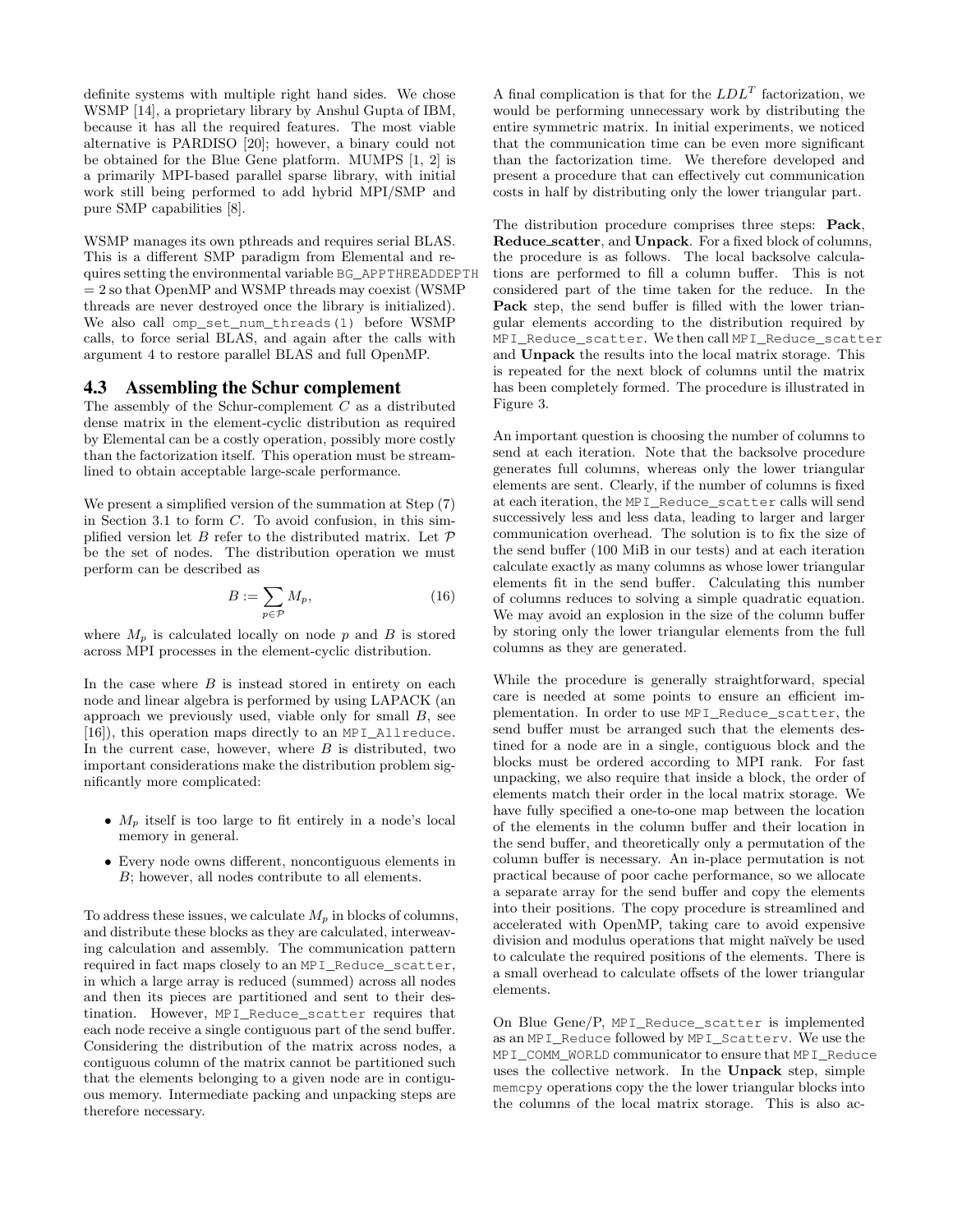

Figure 3: Illustration of a step of the "lower triangular reduce" procedure. The 3rd and 4th columns are sent of a  $10 \times 10$  distributed matrix on a  $2 \times 2$  processor grid. The lower triangular elements are indicated. Dashed lines indicate communication from other processes. Dots indicate the partitions of the column-major send buffer. In the illustrated case, only two columns fit in the send buffer. Note that in general, not all MPI processes will receive an equal number of elements, because of the properties of the matrix distribution.

celerated with OpenMP. MPI types could alternatively be used here to directly receive into the local matrix storage; however, MPI\_Scatterv on Blue Gene/P is optimized for contiguous data types. In our experience, the Pack and Unpack steps take approximately 10% of the total distribution time.

Note that there is a necessary synchronization point between all nodes for each MPI\_Reduce\_scatter call, which can magnify possible load imbalances in the backsolve phase. We are following the proposals for nonblocking collective operations for the future MPI-3 standard. Our communication pattern may be a good example of an application for a potential MPI\_Ireduce\_scatter.

## 5. NUMERICAL EXPERIMENTS ON BG/P

In the following sections we investigate the scaling and timeto-solution properties of PIPS for realistically sized problems. Finally, we note the sustained performance of the solver.

## 5.1 Strong Scaling

We test the strong scaling ability of PIPS using a problem with a fixed size and number of second-stage scenarios. For ease of notation, we take  $k = 1024$ . We fix a problem with 32k scenarios and perform five interior-point iterations with 4k, 8k, 16k, and 32k nodes, corresponding to 8, 4, 2, and 1 scenarios per node, respectively. Scenarios for the uncertainty due to weather are obtained by calibrating and sampling a hidden Markov model whose dynamics is described by the physics of the atmosphere, as implemented in the weather research forecast code WRF [9]. For testing purposes only, scenarios are replicated by using normal perturbations. We use a 4 hour time horizon with the economic

dispatch problem described in Section 2. The first stage has 4,711 variables and 4,431 equality constraints, leading to a relatively small  $(9142 \times 9142)$  dense Schur-complement matrix. The sparse second stage matrices  $K_i$  (4) are of size  $44124 \times 44124.$ 

As shown in figure 4, from 4k to 8k, 16k, and 32k nodes, we obtain strong scaling efficiencies of 99%, 98%, and 96%, respectively. Total times for the five iterations are 125, 63, 32, and 16 minutes, respectively.

Figure 5 gives a breakdown of the three most important components of the execution time: the backsolves, the factorization, and the distribution of the Schur-complement matrix previously described. The distribution and factorization steps are communication intensive but, compared with the backsolves, take little time. The backsolves, which are the algorithmic bottleneck, are embarrassingly parallel, explaining the nearly ideal strong scaling results observed.

We note that the factorization times increase slightly with the number of nodes. If the Schur-complement matrix were larger, we would also observe strong scaling with the factorization, as we investigated in [16]. In this case, however, communication and not calculation is the bottleneck.

Surprisingly, the time to distribute the Schur complement decreases slightly as the number of nodes increases. This behavior is most likely due to a slight increase in load imbalance. We avoid large load imbalance issues by assigning each node the same number of scenarios, and therefore each node performs approximately the same number of calculations per iteration. However, there is still some variation in the backsolve times per scenario, which can be compounded when there are multiple scenarios per node. This imbal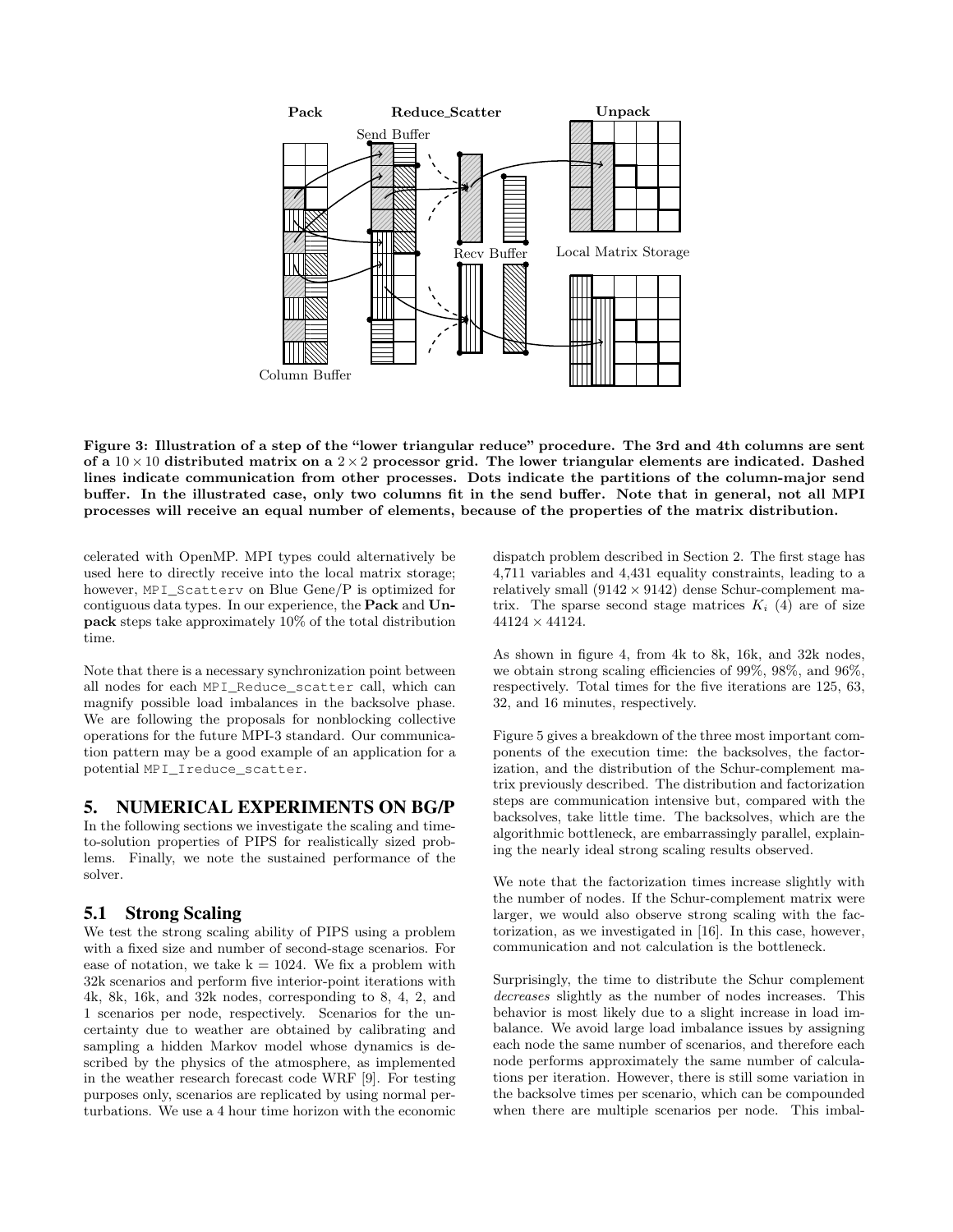Strong Scaling





Figure 4: Parallel speedup for total walltime, 5 iterations.  $k = 1024$ .

ance is absorbed into the distribution time, which includes synchronization (no explicit barriers are used).

For the given problem, the strong scaling results indicate that the ideal configuration is in fact with the minimum one scenario per node. This is the algorithmic limit of the decomposition. Before implementation of the SMP model, the limit was a minimum of one scenario per core.

#### 5.2 Solve to completion

In Section 5.1 we examined strong scaling by performing five interior-point iterations. This is a reasonable estimate of strong scaling for any number of iterations, since iteration time is generally constant. Of course, we are interested in the solution to the problem, which requires many more than five iterations.

Because of CPU time restrictions, we were unable to solve the 32k scenario problem to completion. Instead, we solved the same problem with 8k scenarios, on 8k nodes. This is a problem with 115 million total variables. Seventy-four iterations were required to reduce the duality gap by about  $10^{15}$  with a barrier parameter  $\mu = 2 \times 10^{-7}$ , one of the standard termination criteria in interior-point practice [24]. Total execution time was 4 hours 10 minutes, including 7 minutes for initialization.

Larger problems, either with more scenarios or larger scenarios, would likely require more iterations. Nevertheless, interior-point experience tends to be that the number of iterations does not vary hugely inside a problem class, even for different size instances [24]. We therefore expect that the number of iterations required to observe similar reductions will be no larger than on the order of 100, even as the number

Figure 5: Components of execution time, averaged over 5 iterations. Note the break in axis scale; height differences between backsolves and others are greater than they appear. Backsolves scale in an embarrassingly parallel manner with the number of scenarios per node. Time to factorize and distribute the Schur-complement (SC) matrix increases slightly as a result of increased communication overhead, but remains very small compared with backsolve time.

of scenarios and time horizons radically increases. We may use this rationale to estimate the CPU time needed to complete an instance, which is essential in today's allocationlimited high-performance computing centers. Clearly, more numerical evidence is needed to support this subjective estimate, which is nonetheless done in light of substantial experience with such problems.

#### 5.3 24+ hour scenarios

The ultimate goal is to solve problems with 24+ hour scenarios in real time, meaning a solution in under an hour. For 24-hour scenarios, the sparse second-stage matrices  $K_i$ are of size  $338284 \times 338284$ , and there are over  $100,000$  decision variables, for a total of about 3.5 billion variables. In preliminary tests, we determined that the backsolve phase takes ∼21 minutes per iteration on 32K nodes (compared with ∼3 minutes for 4-hour scenarios). Unfortunately, this is far too much for the size of BG/P allocation available to us. In its current form, it is also too much in terms of our real-time goal, where it would take about a day to compute using all of the IBM Blue Gene/P "Intrepid" system at Argonne National Laboratory (an estimate based on a 100 iterations of interior point as described above). We believe that several algorithmic and resource improvements would vastly improve the computational time and put us in a position to solve such problems in real time (we cannot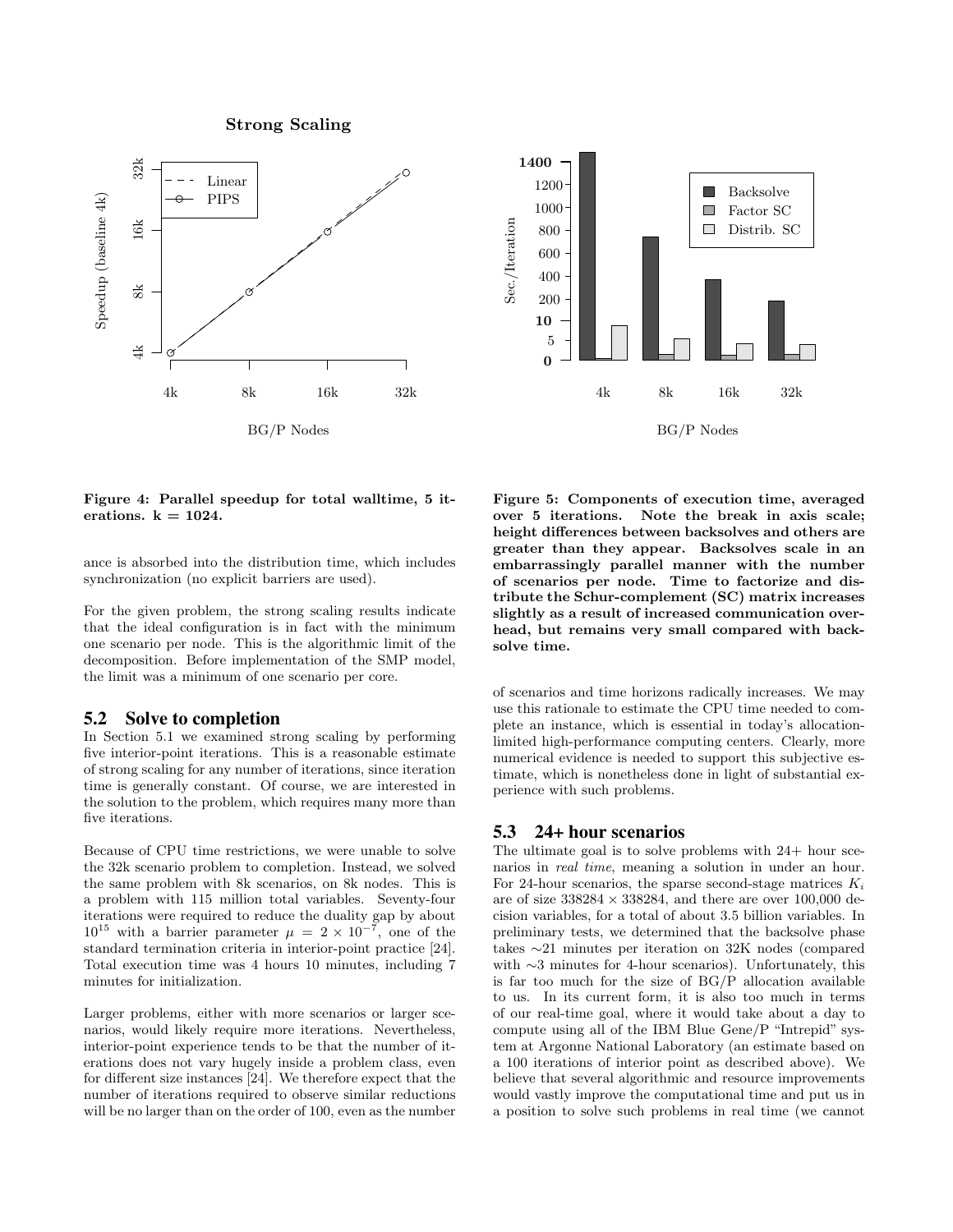offer that proof at this time, given both computational and development time limitations). They include splitting scenarios across nodes, increases in computing power (particularly in light of the coming vast increase in number of cores per node), refinements in the linear algebra, and exploring warm- and hot-starting for the interior point method, since rolling horizon problem must be solved repeatedly.

We note that strong scaling performance in the case of larger scenarios would be even greater than before, since the factorization and distribution times remain effectively constant. Conversely, speedups in the backsolves will decrease strong scaling performance but will also decrease total solution time.

#### 5.4 Sustained performance

We measured total Flops of the entire solver (5 iterations, 4-hour scenarios) using the BG/P Universal Performance Counter (UPC) unit and obtained ∼1% of peak performance, about 4.4 TFlops on 32 racks. We caution, however, that sustained performance is in many senses not a reasonable measure of efficiency for sparse linear algebra, which is the primary operation in the solver (that is, in the backsolve phase), because the number of operations required to solve a sparse system is not fixed. A faster time to solution thanks to algorithmic improvement could easily decrease the Flops measured. Additionally, sparse operations by definition are difficult to vectorize, and often memory access is a bottleneck.

## 6. CONCLUSIONS

We conclude that the computational pattern of stochastic programming, while far from trivially parallel because of the synchronization bottleneck required by the first-stage decision variable computations, can nonetheless be suitable for massive parallel computing of the type provided by BG/P and similar systems. This statement is based on scalability results that we have obtained for up to 128k BG/P cores. Key to our accomplishment is a judicious use of linear algebra and efficient communication patterns.

Moreover, with algorithmic improvements, we expect that we will be able to solve such problems faster on existing architectures and with comparable scalability profiles on massively multicore architectures. In addition, we have demonstrated for the first time on this scale, to our knowledge—that certain classes of power grid problems, namely, energy dispatch problems, can significantly benefit from existing and emerging very high-performance computing architectures. Such problems are likely to provide continuing challenges, since emerging engineering practice in energy dispatch may need three times longer horizons (California ISO is experimenting with 72-hour time horizons), 10 times more frequent temporal decisions due to evolution of energy market structure, 10 times larger spatial network (we are considering only Illinois at this time; the proper size for an ISO is about the size of the entire Midwest), and a yet-undetermined appropriate increase in the number of scenarios. While this is a daunting proposition, at stake is the proper usage of hundreds of gigawatts. In comparison, the power needed by the supercomputer to solve the optimization problem—a popular metric—would be essentially insignificant.

## Acknowledgments

We thank Mike Papka for allocation support at the Argonne Leadership Computing Facility. We thank Anshul Gupta for timely support using WSMP and Jack Poulson, primary developer of Elemental, for continued support. We also thank Darius Buntinas for a conversation which helped with our analysis of the communication pattern. This work was supported by the U.S. Department of Energy under Contract DE-AC02-06CH11357.

#### 7. REFERENCES

- [1] P. R. Amestoy, I. S. Duff, J.-Y. L'Excellent, and J. Koster. A fully asynchronous multifrontal solver using distributed dynamic scheduling. SIAM J. Matrix Anal. Appl., 23:15–41, January 2001.
- [2] P. R. Amestoy, A. Guermouche, and S. Pralet. Hybrid scheduling for the parallel solution of linear systems. Parallel Computing, 32:136–156, 2006.
- [3] J. R. Birge and F. Louveaux. Introduction to stochastic programming. Springer-Verlag, New York, 1997.
- [4] J. R. Birge and L. Qi. Computing block-angular Karmarkar projections with applications to stochastic programming. Manage. Sci., 34(12):1472–1479, 1988.
- [5] L. S. Blackford, J. Choi, A. Cleary, E. D'Azevedo, J. Demmel, I. Dhillon, J. Dongarra, S. Hammarling, G. Henry, A. Petitet, K. Stanley, D. Walker, and R. C. Whaley. ScaLAPACK Users' Guide. Society for Industrial and Applied Mathematics, Philadelphia, PA, 1997.
- [6] J. R. Bunch and L. Kaufman. Some stable methods for calculating inertia and solving symmetric linear systems. Mathematics of Computation, 31(137):163–179, 1977.
- [7] J. R. Bunch and B. N. Parlett. Direct methods for solving symmetric indefinite systems of linear equations. SIAM Journal on Numerical Analysis, 8(4):639–655, Dec. 1971.
- [8] I. Chowdhury and J.-Y. L'Excellent. Some experiments and issues to exploit multicore parallelism in a distributed-memory parallel sparse direct solver. Technical Report RR-7411, INRIA, October 2010.
- [9] E. M. Constantinescu, V. M. Zavala, M. Rocklin, S. Lee, and M. Anitescu. A computational framework for uncertainty quantification and stochastic optimization in unit commitment with wind power generation. IEEE Transactions on Power Systems, 26(1):431–441, 2010.
- [10] J. Gondzio and A. Grothey. Direct solution of linear systems of size  $10<sup>9</sup>$  arising in optimization with interior point methods. In PPAM, pages 513–525, 2005.
- [11] J. Gondzio and A. Grothey. Parallel interior-point solver for structured quadratic programs: Application to financial planning problems. Annals of Operations Research, 152(1):319–339, July 2007.
- [12] J. Gondzio and A. Grothey. Exploiting structure in parallel implementation of interior point methods for optimization. Computational Management Science, 6(2):135–160, May 2009.
- [13] J. Gondzio and R. Sarkissian. Parallel interior point solver for structured linear programs. Mathematical Programming, 96:561–584, 2003.
- [14] A. Gupta. WSMP: Watson Sparse Matrix Package.